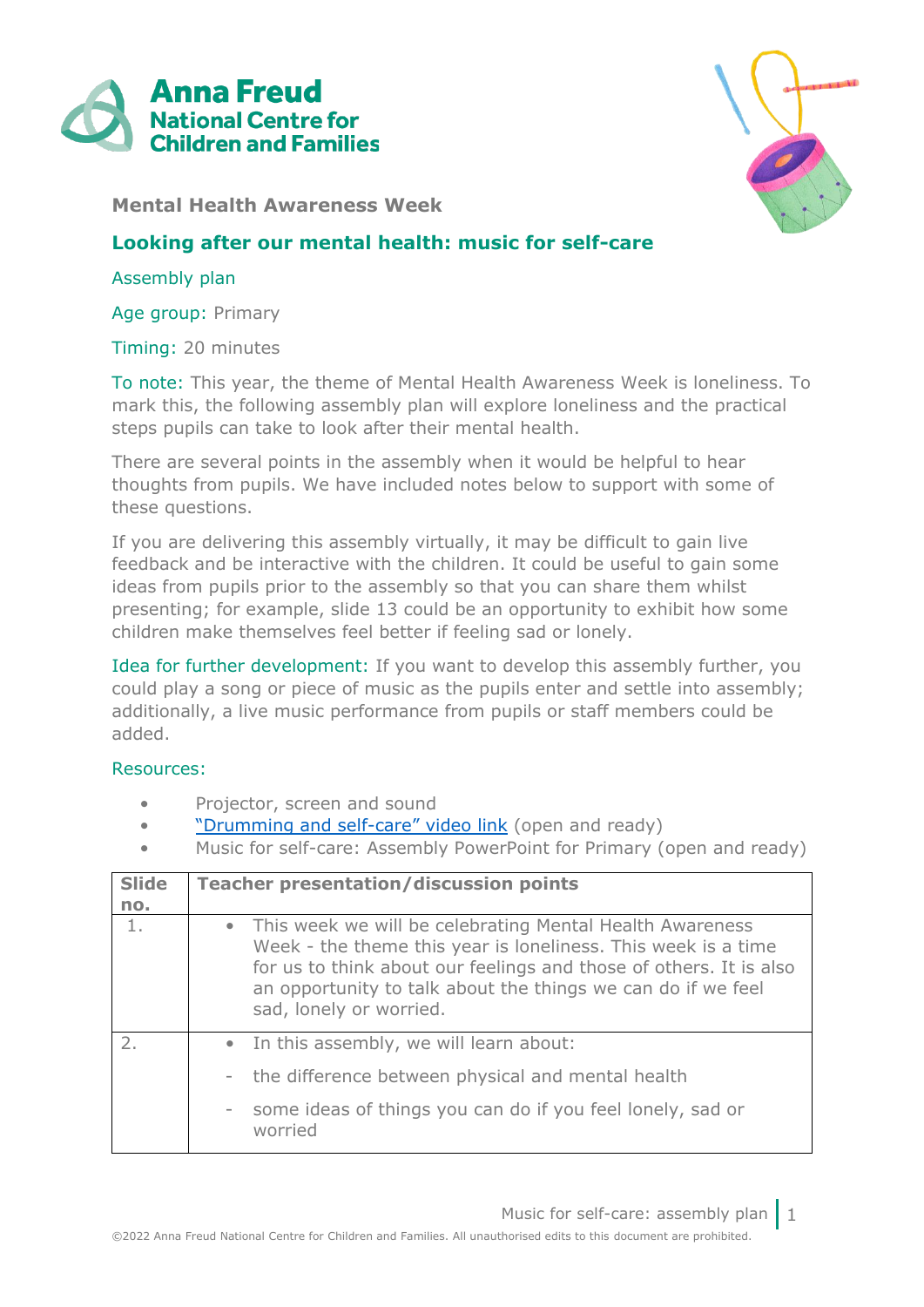|    |                        | how some people use music to be more mentally healthy.                                                                                                                                                                                                                                                                                                                                                                                         |
|----|------------------------|------------------------------------------------------------------------------------------------------------------------------------------------------------------------------------------------------------------------------------------------------------------------------------------------------------------------------------------------------------------------------------------------------------------------------------------------|
| 3. | $\bullet$              | As lots of us know, physical health is the health of our bodies.<br>Looking after our physical health includes regular exercise,<br>eating a balanced diet and getting enough rest, brushing our<br>teeth, drinking lots of water.                                                                                                                                                                                                             |
| 4. | $\bullet$<br>children. | What do we mean by mental health? Gather ideas from a few                                                                                                                                                                                                                                                                                                                                                                                      |
|    | $\bullet$<br>health.   | Share definition - Mental health is about our feelings, our<br>thoughts, our emotions, and our moods. Looking after our<br>mental health is just as important as looking after our physical                                                                                                                                                                                                                                                    |
|    | leg.                   | • One of the most important things to know about mental health<br>is that we all have it. It is different to our physical health as we<br>can't always see it in the same way that we can see a broken                                                                                                                                                                                                                                         |
| 5. | $\bullet$              | I am going to show you some pictures of two children, and I<br>would like you to think about how they are feeling.                                                                                                                                                                                                                                                                                                                             |
|    | $\bullet$              | On your own, think about or tell the person next to you what<br>emotions the child in the picture might be experiencing.                                                                                                                                                                                                                                                                                                                       |
|    | $\bullet$              | Gather ideas from a few children, asking some follow up<br>questions. Why do you think that? How do you know? What<br>might be making them feel like that? What do you think could<br>make them feel better? What do you think they should do?<br>What would you do if they were a child in your class?                                                                                                                                        |
| 6. | $\bullet$              | Now let's look at a different picture.                                                                                                                                                                                                                                                                                                                                                                                                         |
|    | $\bullet$              | Encourage pupils to think how about the child in the picture,<br>asking questions such as how are they feeling? How can you<br>tell? What is different here? What is the same? What do you<br>think they are thinking about?                                                                                                                                                                                                                   |
| 7. |                        | We've looked at two pictures of children who were both alone.<br>One child was sad being alone, we could say they felt lonely.<br>The other child seemed happy or content to be alone.<br>Sometimes being alone makes us sad, sometimes being alone<br>makes us happy. Being alone is not the same as being lonely.<br>In fact, at times being alone is healthy for us because it allows<br>us to do things on our own that make us feel good. |
| 8. |                        | At times our feelings make sense to us because we understand<br>what caused them, for example you may feel excited because it<br>is nearly your birthday or tired because you woke up early.                                                                                                                                                                                                                                                   |
| 9. | $\bullet$              | But occasionally we can experience feelings that we can't<br>explain, which may come and go. Sometimes there aren't any<br>obvious reasons why we feel the way we do. For example, we<br>can feel lonely even when we are with friends.                                                                                                                                                                                                        |